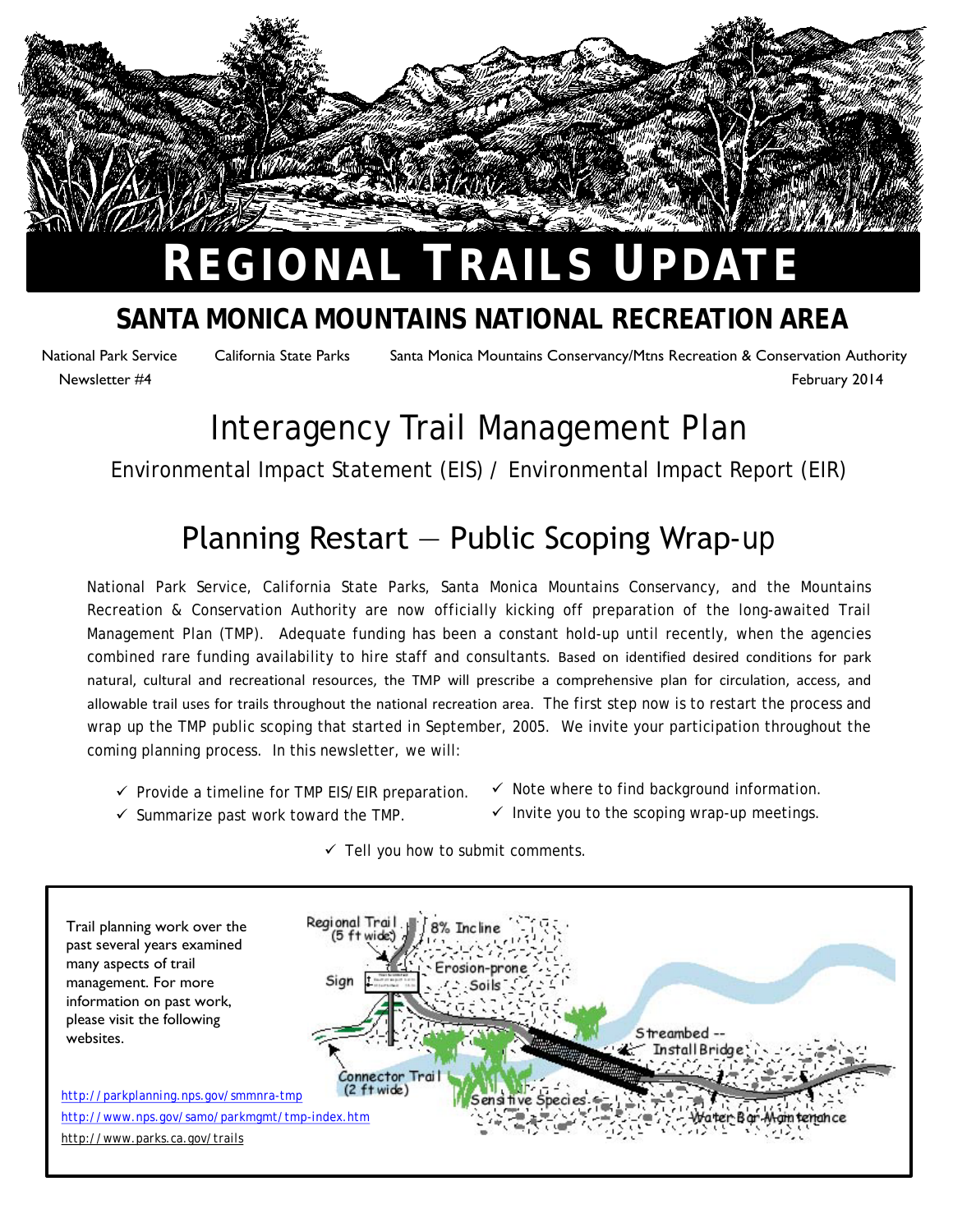### TIMELINE: **Trail Management Plan EIS/EIR**

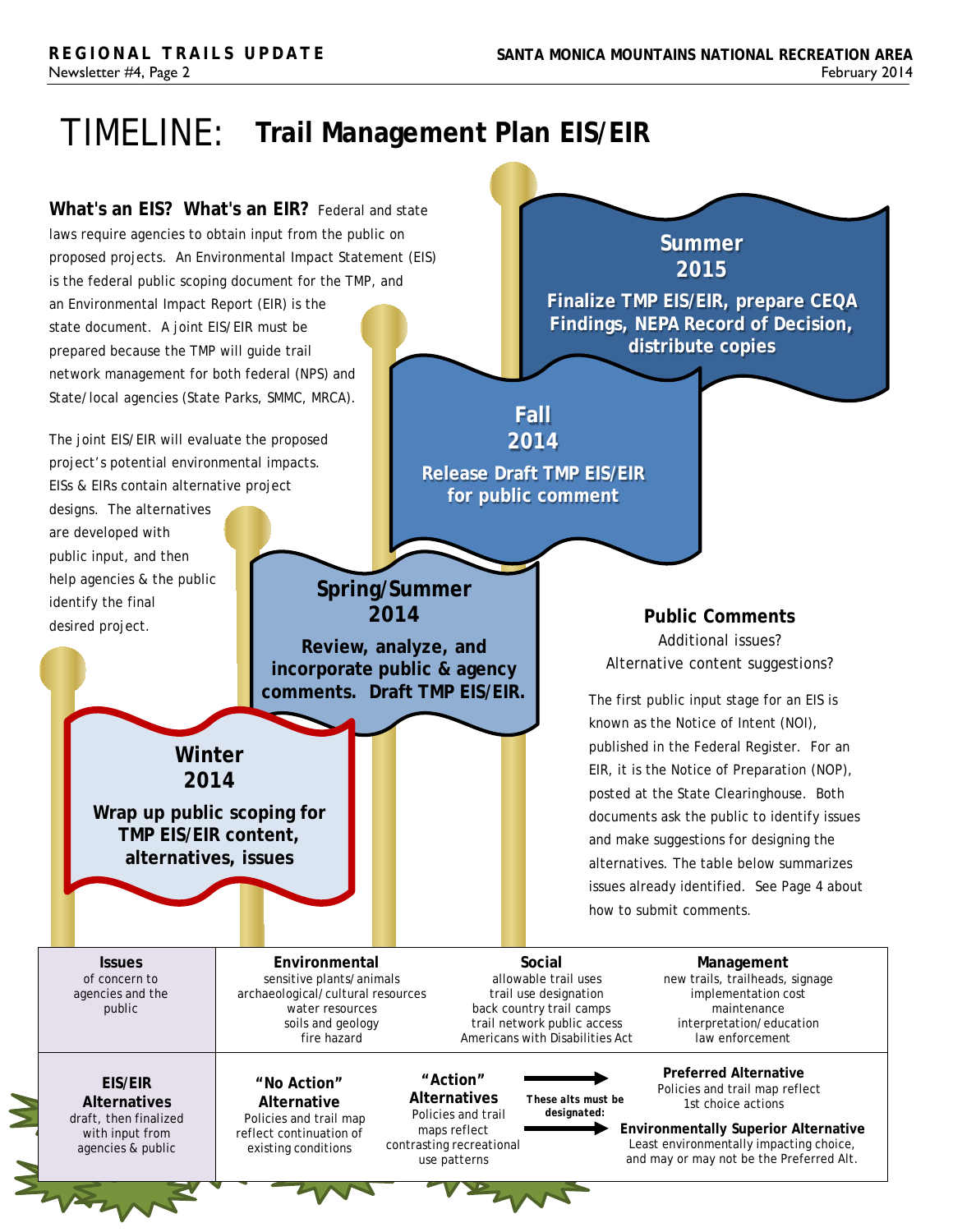

**Trails**: Over 130 trails were mentioned. Suggestions were made regarding use designation, proposed new trails and closures, and corrections to trail maps presented at the meetings.

**Trailheads**: Comments included the need for restrooms, gates for security, more trailheads, better directional signage, more equestrian parking.

**Backbone Trail Backcountry Camps**: Comments included requests for adequate equestrian camping facilities and the vision for camps along the proposed Coastal Slope Trail.

#### **Comments on Visitor Experience**

**Safety**: Issues with startling, speed, near-misses

**Tranquility**: Desire for tranquil experience, concerns about noise, dust, fear, and tension on shared use trails.

**Fairness:** Provide adequate opportunities for all users who pay taxes and volunteer their time maintaining and patrolling trails.

**Sense of Wilderness**: Desire to maintain the Santa Monica Mountains as a quasi-wilderness experience to urban dwellers.

#### **Issues** Suggestions for Alternatives

- Keep bikes on fire roads and wide trails.
- Keep some nature/family trails.
- Don't build all new trails for shared use.
- Allow bikes on more trails to disperse use.
- Apply alternate use designation strategies.
- Open full Backbone Trail to mountain biking.
- Keep Backbone Trail sections closed to mountain biking.
- Construct mountain biking bypass around Boney Wilderness.
- Open more unmaintained/unofficial trails to public use.